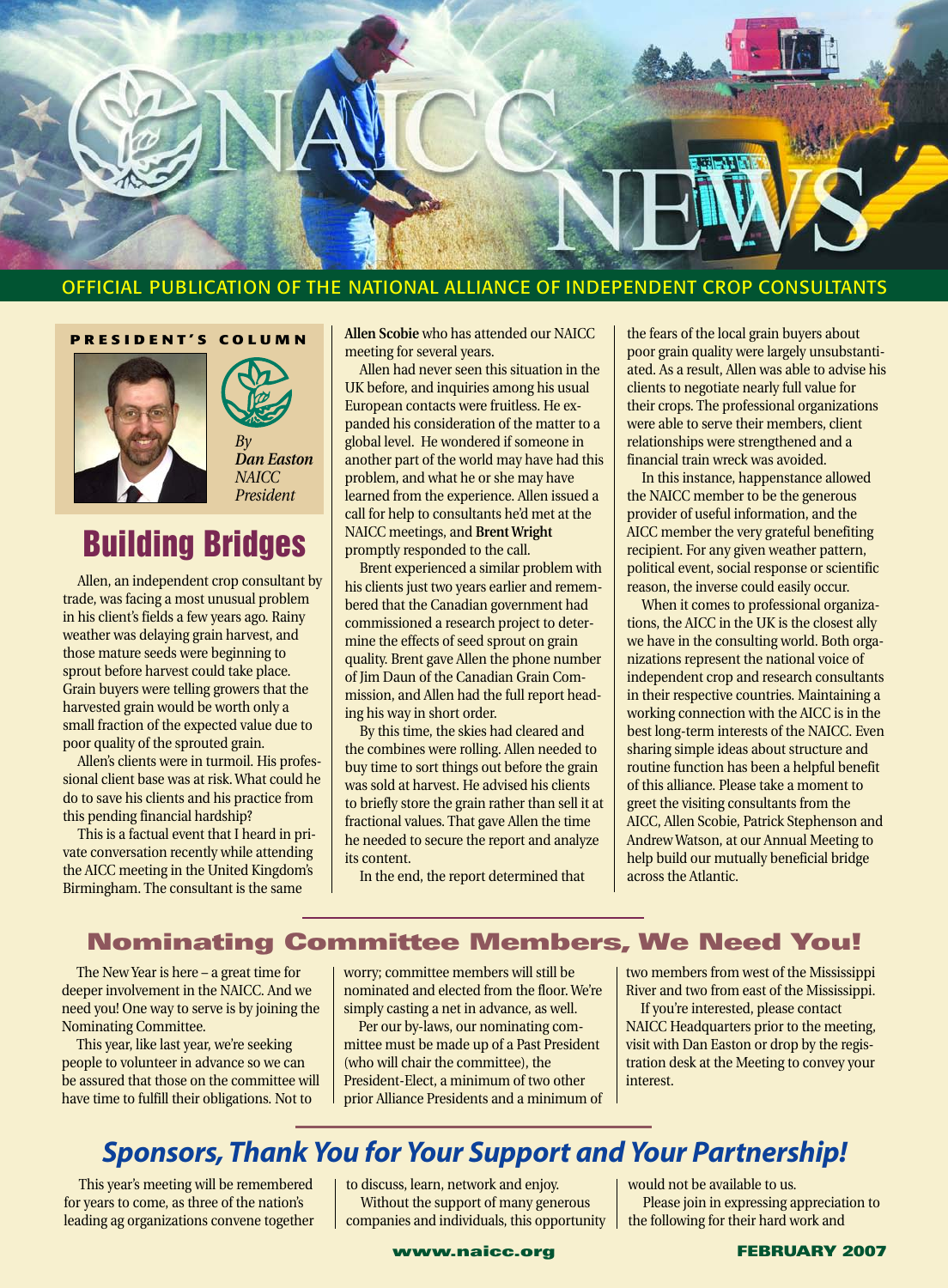support of our 2007 Annual Meeting.

| Albaugh                                                                                            | <b>Refreshment Break</b>                                                                                                    |
|----------------------------------------------------------------------------------------------------|-----------------------------------------------------------------------------------------------------------------------------|
| <b>BASF</b>                                                                                        | <b>Consultant of the Year Award</b>                                                                                         |
| <b>Bayer Crop Science</b>                                                                          | <b>T-shirts</b>                                                                                                             |
| Cerexagri                                                                                          | President's Luncheon and Awards Ceremony                                                                                    |
| <b>CORE Realty Holdings</b>                                                                        | <b>Refreshment Break</b>                                                                                                    |
| <b>Coxco Ag Services</b>                                                                           | Executive Board Breakfast, Audio Visual support                                                                             |
| <b>Delta and Pine Land</b>                                                                         | President's Luncheon and Award Ceremony                                                                                     |
| <b>DOW AgroSciences</b>                                                                            | <b>Executive Board Breakfast, New Members' Reception</b>                                                                    |
| <b>DuPont Agriculture and Nutrition</b>                                                            | Printing of Annual Meeting Program Materials, NASCAR tickets,<br>Ag Tour, AV Support                                        |
| <b>Farm Credit Bank</b>                                                                            | <b>Opening Reception of AG PRO EXPO</b>                                                                                     |
| <b>FMC</b>                                                                                         | <b>Friday Evening Networking Dinner</b>                                                                                     |
| <b>GA Association of Professional Ag Consultants</b>                                               | <b>Peanuts for Registration Bags and Door Prizes</b>                                                                        |
| <b>Gowan Company</b>                                                                               | <b>Refreshment Break</b>                                                                                                    |
| <b>Helena Chemical Company</b>                                                                     | Committee Chairs Workshop, Executive Board Breakfast                                                                        |
| <b>MANA Crop Protection</b>                                                                        | Hotel room keys                                                                                                             |
| <b>Mapshots</b>                                                                                    | <b>Audio Visual support</b>                                                                                                 |
| <b>Monsanto Company</b>                                                                            | Joint Membership Luncheon, NAICC New Member Boot Camp,<br><b>AV Support</b>                                                 |
| Mycogen Seeds/DOW AgroScience/Phytogen Cotton Seed                                                 | <b>Registration bags</b>                                                                                                    |
| <b>NC+ Hybrids</b>                                                                                 | Name badge lanyards                                                                                                         |
| <b>RiceTec</b>                                                                                     | Padfolios/Jotters                                                                                                           |
| Syngenta, AgriPro-Coker, Garst, Golden Harvest, NK Brand,<br><b>AgriEdge Grain Premium Program</b> | Grand Prize Drawing ATV - AG PRO EXPO, Refreshment Break,<br>President's Luncheon and Award Ceremony, New Member's Campaign |

### **A Trade Show that Surpasses All Trade Shows...You're Invited!**

Look for the biggest trade show geared for consultants ever at this year's Annual Meeting. Our combined audience has attracted more than 100 booths – too many to list here!

At the Annual Meeting you'll be provided with an Exhibitors Guide, complete with booth numbers, floor plan and company description. Please take time to stop by as many booths as you can during the meet-

ing; you'll gain a wealth of information and contacts that can help your business and that of your clients. And you'll find prize and raffle opportunities galore!

# *Grand Prize Florida Trip Unforgettable*

*The 2005 Annual Meeting raffle grand prize was use of Charlie and Madeline Mellinger's Florida beach house. Below Derek Lloyd recalls the vacation his family enjoyed as the winner. You'll want to take advantage of prizes like this one at the upcoming meeting!*

Well, here we are, the whole Lloyd Family (Ed, Sue, Derek's Family & Ted's Family) going to Florida. Experiencing some cold weather in the fall up in North Dakota has made everyone anxious to be in warm weather during Thanksgiving in Florida.

After taking a couple days in Orlando to check out Disney World we headed to Jupiter to stay at the beach house. As we

were traveling to Jupiter from Orlando in two mini vans, we found out that there is a quick way and a slow way to get to Jupiter. One van traveled on the Turnpike and the other went the scenic way. The differences from the coastal area and the main land area were fascinating.

While at the beach house we tried to take in all the local site-seeing areas, relaxing, driving thru Jupiter Island, swimming at the beach and meeting with Charlie and Madeline Mellinger.

While at the beach house one morning the weather channel reported that it was the coldest day since 1914, and during a phone call back home that day North

Dakota reported 60 degrees, but that didn't keep us away from swimming at the beach. Needless to say we went swimming while the locals were watching and thinking, "These people have got to be tourists."

We want to give a big thanks to Charlie and Madeline Mellinger for the use of their beach house and to NAICC for the raffle drawing. It was an experience we'll never forget. If anyone has a chance to visit the Jupiter area, the Lloyd Family would say "Take the opportunity!"

*From the Lloyd Family Happy New Year!!!*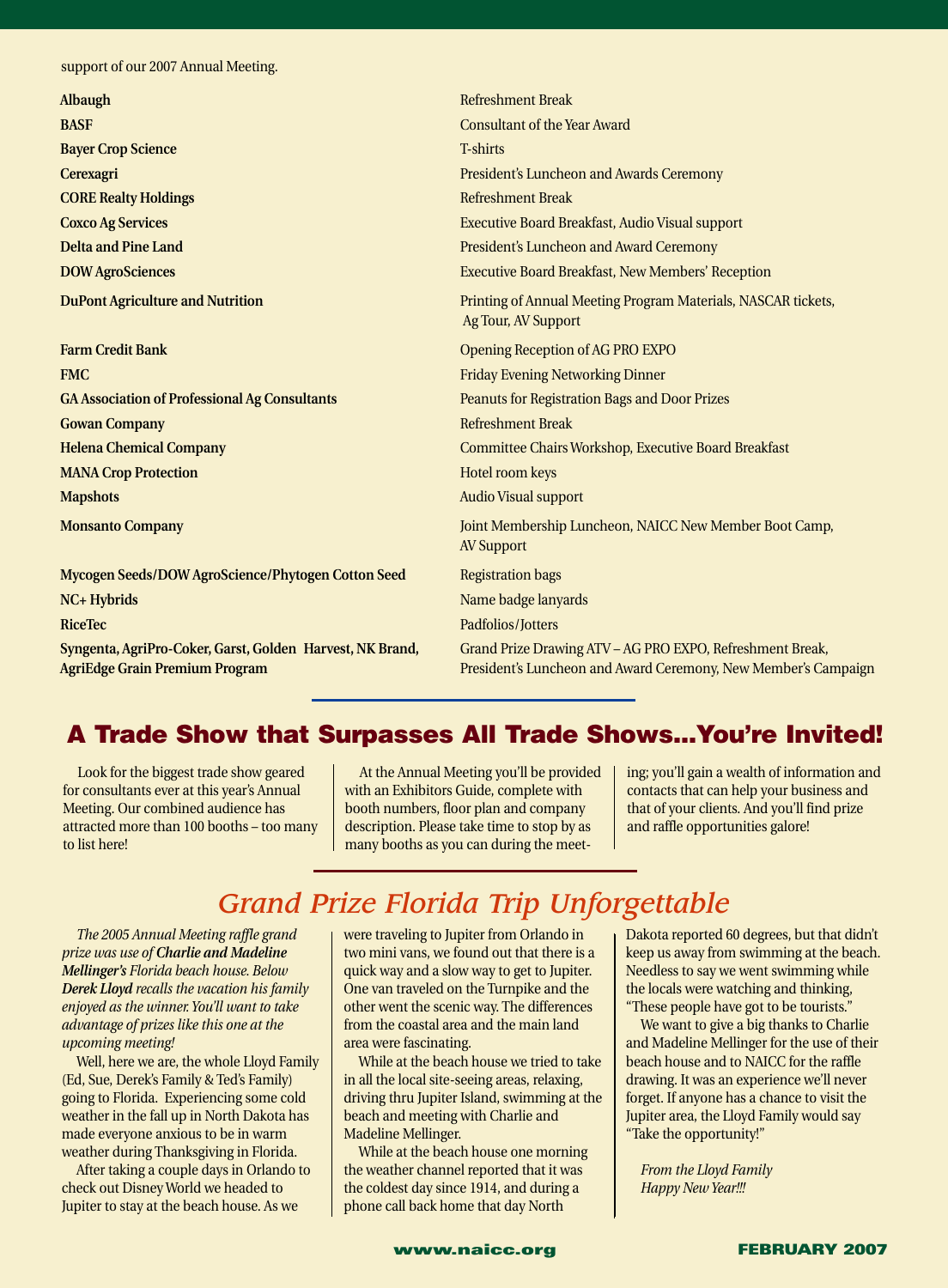### *Bring on the Raffle Items – Please*

So many of our programs, naturally, rely on valuable funding. Funding that is best raised through fun events like the Annual Meeting raffles.

Everyone looks forward to vying for prizes of every kind: clothing and jewelry, wine and beer, food items, vacations, flights, sports equipment, restaurant gift

certificates, glassware, artwork, photography, the list goes on.

Be a part of that list; contact NAICC headquarters with your prize donation(s). Your generosity will be rewarded several times over through the programs we're able to fund this year — programs like the FEAE Scholarship fund and Crawfish Boil on the

Hill, which shape the future of our industry. And get ready for this year's bidding; grand prizes include a week's vacation at Billy and Martha McLawhorn's beach house in North Carolina's Outer Banks and NASCAR tickets.

### **Meet the New NAICC Board**

We're proud to announce that the following new Board members will be helping to lead NAICC this year: **Dan Moser, Shannon Gomes, Ron Britt** and **Bobby Haygood**.

They will join returning Board members, who include **Jim Steffel**, President-Elect; **Bob Glodt**, President; **Dan Easton**, Past President; **Denise Wright** and **Stan Winslow**, directors; and **Dennis Hattermann**, Treasurer.

A little bit about our new Board members...

**Dan Moser**, an agronomic consultant with Centrol of Twin Valley (Larimore, N.D.) will serve as a director on the Board. He's been consulting with his company for 17 years and was awarded the NAICC/BASF Consultant of the Year award in 2002.

A member of the NAICC for 14 years, Dan has served on numerous committees, including the Consultant Education, Nominating and Allied Industry committees. For several years he was Annual Meeting audio-visual coordinator.

Dan is a member of the North Dakota Crop Consultants Association, the Soil and Water Conservation Society and the National Society of Agronomy. He is a Certified Crop Advisor and has a Bachelor of Science degree in Crop and Weed Science from North Dakota State University.

Regarding the Alliance, Dan stated, "NAICC has provided me with networking experiences that have inspired me to be a better professional, friend, citizen, and family man. I think we are involved in a truly unique organization that challenges us all to reach a little higher in our goals, and work a little harder to maintain our achievements, whatever they may be."

**Shannon Gomes**, new Secretary of the Board, is president of Cedar Basin Crop Consulting, Inc., in Waverly, Iowa. He has been a member of the Alliance for 17 years and has made presentations on Electrical Conductivity Mapping and TSP Involvement at Annual Meetings.

Shannon is also involved in the American Society of Agronomy and the Iowa Independent Crop Consultants Association. He earned a Bachelor of Science degree in soil science from California State Polytechnic University and a Master of Science degree in soil fertility from Iowa State University.

Regarding NAICC, Shannon said the organization has been "instrumental in helping to forge leadership in national issues affecting agriculture, as well as a personal inspiration to me in making professional contacts during annual meetings. My vision is for NAICC to play an even more pivotal role in guiding national legislation for the upcoming farm bill."

**Ron Britt** will serve as a director on the Alliance's Board this year. He is a consultant/researcher with Ron Britt & Associates in Yakima, Wash.

A member of the NAICC for 11 years, he's served as a panel moderator and on the Membership Recruitment, Retention & Rules Committee. He is also involved in the Washington State Horticultural Association, AAIE, the Yakima Valley Pomology Society, the Entomological Society of America, the Yakima Valley Fieldman's Association and the ARPE Western Orchard Pest Disease Conference.

He has also been an inspector for Yakima

County Pest and Disease Board for 28 years. Ron holds a Bachelor of Science degree in entomology.

About the NAICC, he stated, "After being a member for many years, I would like to make a contribution to this professional organization. I would hope my perspective from the tree fruit industry and the Pacific Northwest would be of benefit to this association."

A product technology specialist with Dow AgroSciences (Collierville, Tennessee), **Bobby Haygood, Ph.D.**, will also serve as a director on the NAICC Board this year.

He has been a member of the NAICC for 12 years, serving on the Corporate Alliance Committee and the Allied Industry Committee for several years. He has participated in the organization's Emerging Technology Sessions for the past eight years.

Bobby is also a member of the American Phytopathological Association (APS), the Southern Division APS, the Entomological Society of America and serves as National Cotton Council representative for Dow AgroSciences. He earned Bachelor of Science and Master of Science degrees in plant pathology from Mississippi State University and a doctorate in plant pathology from North Carolina State University.

Enthusiastic about the warm reception he received from the NAICC as a speaker in 1994, Bobby said he was inspired to become a member. "What a great environment to stay up to date on the latest technological advances, hear inspiring speakers share advice and information on how to help improve business operations, discuss and debate agricultural policies, etc.," he stated.

# **New Directories Coming**

For those of you attending the '07 Annual Meeting, you'll leave with a new NAICC

directory in hand. And for those who aren't able to join us for this history-making

event, look for your '07 directory to arrive in March via mail.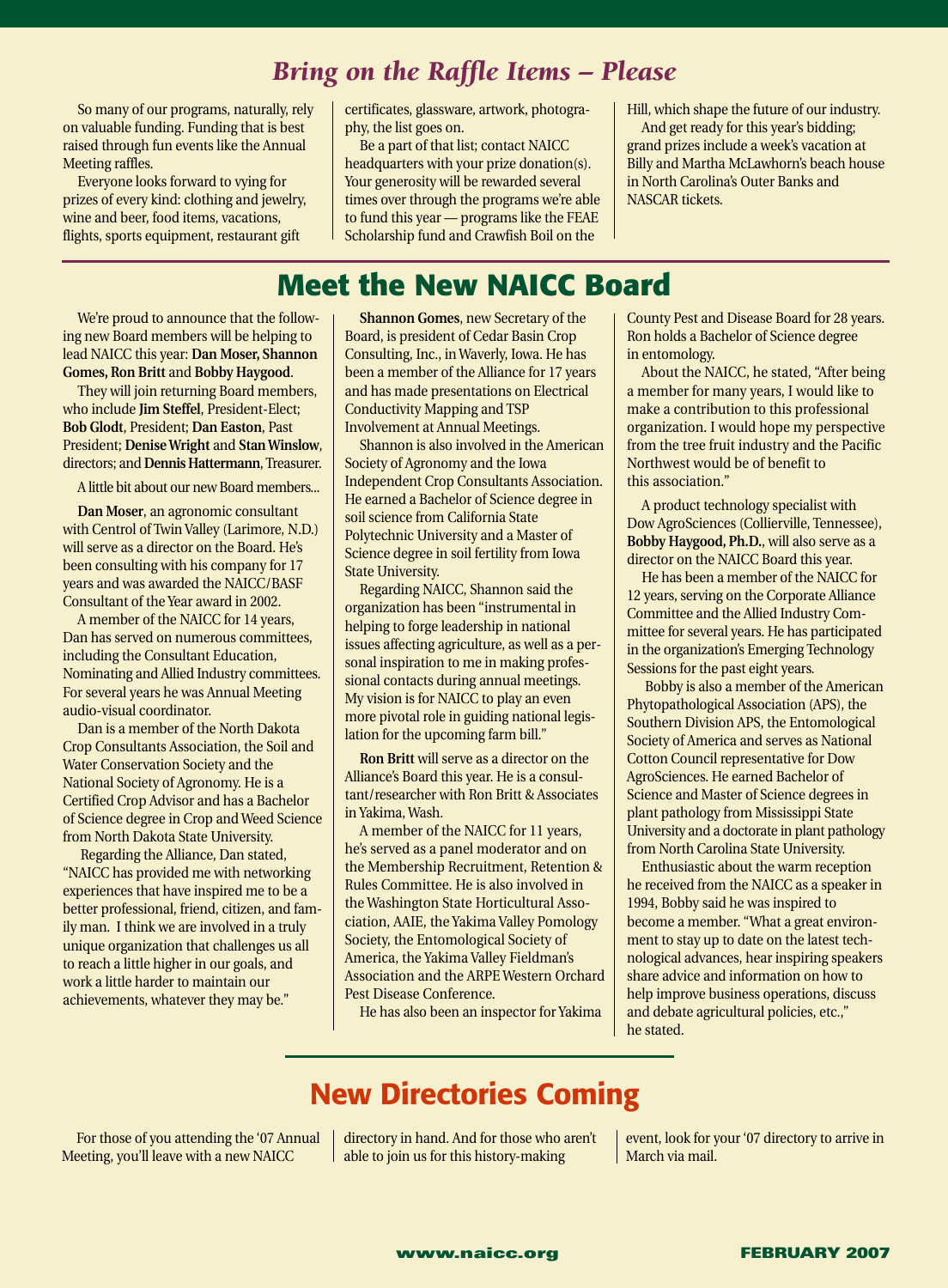# **'07 World Congress Promises to be Valuable Biotech Event**

Want to hear from the world's biotech leaders about the industry's future, from academic, government, NGO and business perspectives? Then be sure to attend this year's World Congress on Industrial Biotechnology and Bioprocessing - the fourth of its kind — scheduled for March 21-24, in Orlando, Florida.

A program developed by the Biotechnology Industry Organization (BIO), American Chemical Society (ACS) and the National Agriculture Biotechnology Council (NABC), the event is designed to present the latest issues, innovations, market

achievements and policy developments in the industrial and environmental applications of biotechnology.

Exceptional networking and business development opportunities will also abound, as the goal of the event is to attract participants with a wide variety of perspectives on industrial biotech and to speed technology transfer and its commercialization. (Last year more than 1,100 people representing over 400 companies and organizations attended.)

A wide range of topics will be addressed by participants world over at this year's

Congress, including bioprocessing of agricultural feedstocks, bioenergy production, biotechnology and climate change, issues surrounding the application of biotechnology to industrial sustainability, enzymes for environmental remediation, animal feed ingredients, bioethanol production.

The conference will feature an opening reception on Wednesday, March 21, followed by three full days of programming and a closing reception on Saturday, March 24. For more information about the '07 World Congress visit www.bio.org/ worldcongress.

# **BASF Introducing New Internet-Based Data Collection Platform this Spring**

BASF recently announced that it will soon introduce FREDDY, a new electronic field residue trial data collection system. This electronic Internet-based data collection tool will be used for all future BASF studies to gather relevant field results and data, whether the studies are conducted by internal BASF Study Directors or contracted Study Directors.

All contractors who work for BASF in the collection of GLP field data will be provided

free, on-line access to download the FREDDY software. They will be required to utilize this new electronic tool for data entry of transcribed field results or for direct entry of GLP data in the field.

BASF stated in a public release, "In an effort to reduce the workload of the field investigator, we have attempted to design this electronic tool to be simple to use and logical in the entry pathway, whether being used to transcribe results or to directly

enter GLP field data."

The initial launch of FREDDY is February, 2007, in Europe and March, 2007, in the NAFTA regions.

Richard Johnston, Senior Residue Coordinator for BASF, will deliver a presentation on FREDDY during the February 15 Researchers Session (7:45 to 10:00 a.m.) at the upcoming Annual Meeting.

*The following is a paid advertisement from new member Eurofins-Agrisearch Americas.*

**National Alliance of Independent Crop Consultants**

**Allison Jones Executive Vice President Managing Editor** 

**349 E. Nolley Drive / Collierville, TN 38017 Phone: (901) 861-0511 / Fax: (901) 861-0512 E-mail: JonesNAICC@aol.com www.naicc.org**

#### **Dan Easton President**

**Easton Agricultural Consulting, Inc. Highway 141 / Bagley, IA 50026 Phone: (641) 427-5268 / Fax: (641) 427-5269 E-mail: dan@eastonag.com**